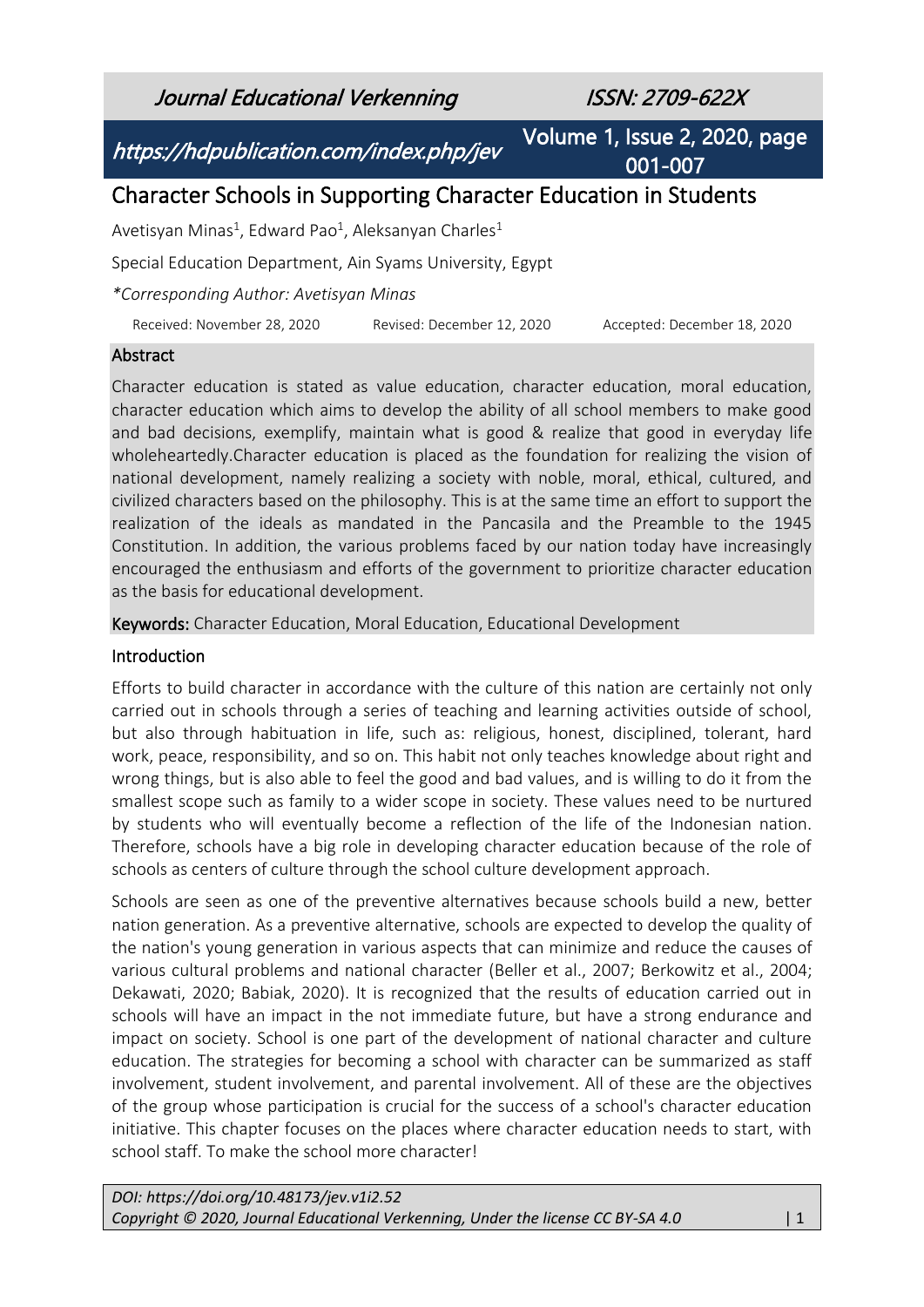### Creating Milestones

Creating milestones can start by researching the school's mission statement (usually longer, more complex, and harder to remember than any milestone statement). What ethical and intellectual values does this mission express? What importance is missing or should be made more explicit in a milestone? A school committee can then write down four or five "we," as it is in Slaven's way of presenting a statement or school milestone and listen to this draft for all staff, students, and people to get their input (for a copy of Educating for Character in the Denver Public Schols, with suggested steps for setting school milestones.

### Character Based Motto

Does the school statement or school creed live in the hearts and minds of staff and students? One way to help is to choose a school motto - ideally, a statement of belief in a milestone that captures the essence of the milestone and makes the motto an important part of the school culture. Here's an example of the school's motto: "whatever hurts my brother hurts me too".

# Seeking Principal's Support to Make Character a Priority

At the third point, this is to seek the support of the principal in shaping character to be a priority where the principal must be able and able to make character education the main priority in school, the principal must be aware of the importance of character education as a way of forming people who have good attitudes, responsibilities, disciplined, and honest. After the principal has made character education a top priority, the principal and his staff must also provide mutual support for both staff and teaching staff.

### Forming a Leadership Group.

Building a school of character requires a leadership team to plan and support implementation. At this point it is hoped that the school will form a character team where this team or this group forms a structure in relation to character education and in the group it will also be divided into several members who have different duties and responsibilities in terms of character building. I hope that students can see and imitate that forming a group of characters will make us better students.

### Developing a Knowledge Base

The leadership team needs character education insight. Currently there are dozens of character education websites that can assist teachers in implementing character education in schools, one of which is: www.character.org teachers can access the character site as reading material and references in building character education, after the teacher accesses the site the teacher also can inform or teach about the character education site to students so that teachers and students can learn together in the character education. Teachers can also make visits to schools that have implemented character education, and ask what programs have been implemented and what programs have been successful.

### Introducing the Concept of Character Education to All Staff

Character education should actually involve all elements and components of the school including the principal component and the teacher staff component etc. In order for the formation of biased character to be better, at this point character building discusses staff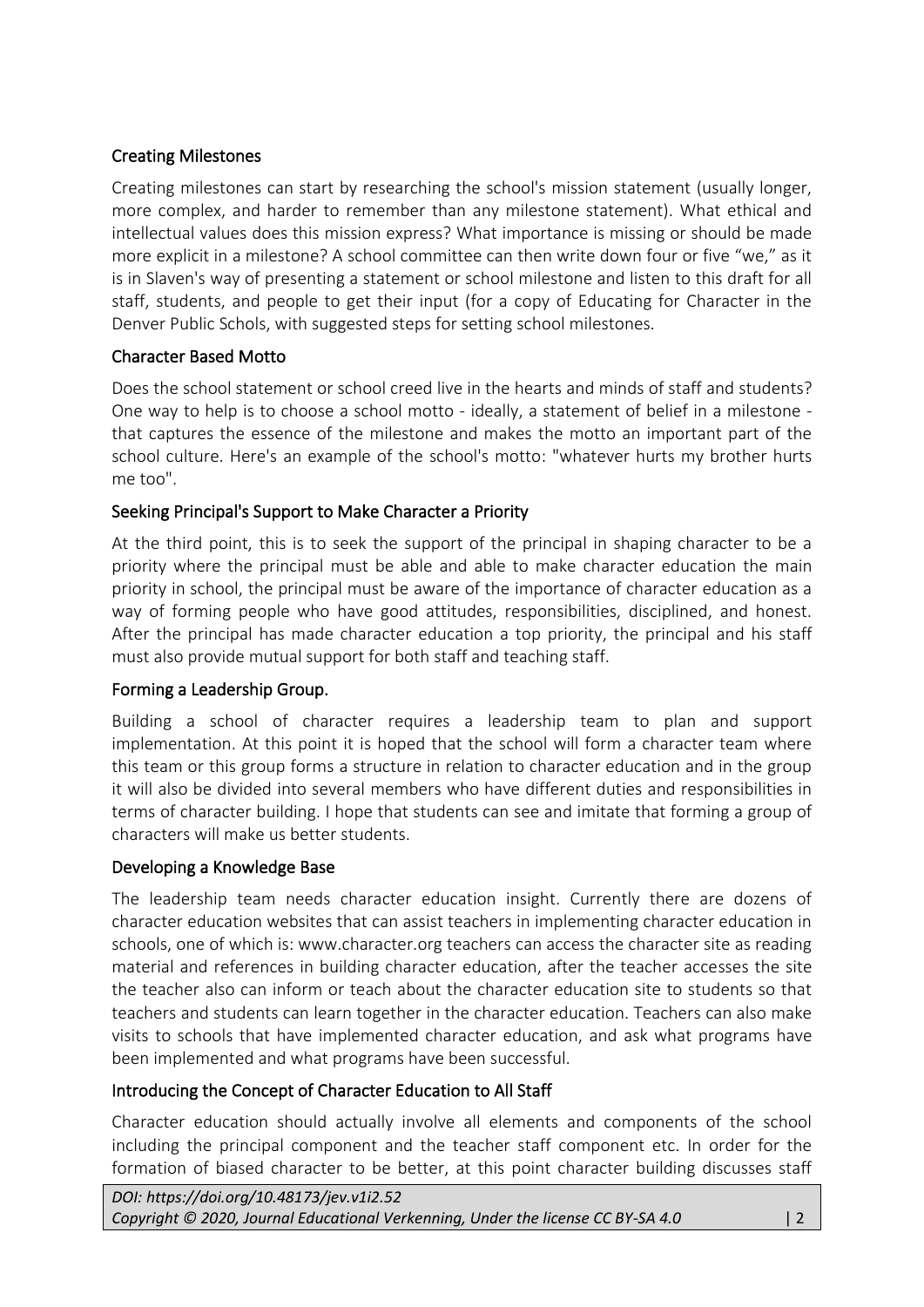involvement in the formation of character education, this introductory session must raise four fundamental questions: (1) what is the goal of character education? (2) what do I need in my job? (3) what happens if we do it throughout the school? (4) what are the advantages if we implement this program ?. Let's see how we can approach each of these questions.

# Consider "What Kind of Personality Type Do We Want From Students?"

There are three goals for character education: a personality with good character, a school with character, and a community with character. This raises an important question, what is meant by "good character" a teacher considers what character to achieve in students, whether to create a character with a good character, a school with character and or a community with character. Principals and staff must ignore 10 essential policies, namely: (wisdom, justice, fortitude, self-justice, love, positive attitude, hard work, integrity, gratitude and humility) in shaping a character with a personality (Wasserman & Frenkel, 2011; Zweiniger-Bargielowska, 2006).

# Consider "Whether the Character Education will Work Throughout the School

When staff begin to feel comfortable with the meaning of character education in their individual work, they are ready to consider the meaning of character education for the whole school. A quick way to convey the meaning of character education for schools is to look at reading case studies and discuss character education success stories from across the country. When a school staff sees how similar schools face the same problems and has improved student learning and behavior and staff morale through character education, they naturally think.

Here's how I recommend that character education be implemented in all schools: gather staff and form them in three groups after three groups are formed, then we provide reading material about the success of character education in primary schools and up to college, then the staff is asked to give which signs have been implemented in the school and which will be planned in the future, after that the staff explained to each group and then the staff was asked to develop strategies in implementing the character education. If the school staff then commit to making their school a character school, then the method above can be taken as the starting point for a character education plan (Lee, 2009; Lickona, 2004; Motti et al., 2004).

### Analyzing the Moral and Intellectual School Culture

The next step is to look more closely at the strengths and areas for improvement in the moral and intellectual culture of the school. This step is a step that is really needed in creating a character school. If this step is not taken, then a school will have a very big problem in implementing character education. At this point we are expected to analyze school culture and school intellectuals whether they reflect character habits and also analyze whether intellectual habits reflect character habits. If the moral and intellectual culture of the school in question is not a matter of vibrant and continuous reflection, then the character of a school and all its efforts in character education will be bad.

### Choosing Dau Priority to Improve School Culture

Reflection must be accompanied by action. The first step in designing an action plan to strengthen the school culture is to focus on only one or two of the concerns outlined in the analysis above. In a school, one or two priorities must be chosen in improving the school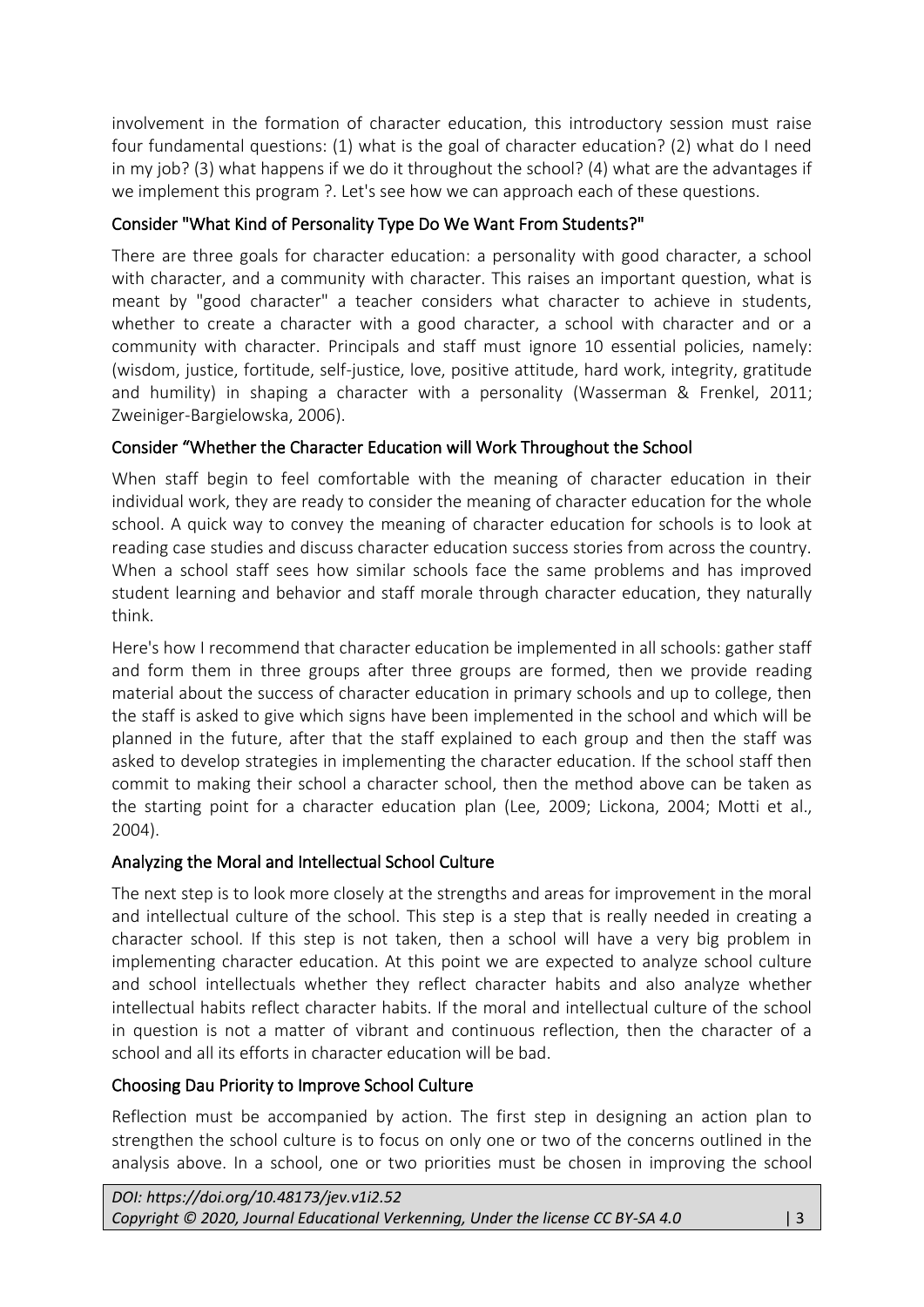culture when the school already has a top priority, so the school and some of the staff in it will do their best to achieve the desired focus, for example, at the beginning of each new school year the principal focuses improving character education in the school, so at the beginning of the new school year the principal and his staff will work on improving character education for the next one year.

# Ask "Should We Commit to Being a Character School"

The next step is to decide, should we commit to being a school with character? If so, what action should we take toward this goal? If all the preceding cases have been done well, there is a strong possibility that the majority of the staff will say yes, and it makes sense for us to commit to being a school of character. At this point, the staff should think that character education is basically about helping children become good students and societies by being the best schools possible in any case.

# Planning a Quality Character Education Program

The next task is to plan the substance of the character education program. The challenge is to design a program that has most, if not all, of the components that make up quality character education. Here are twenty components - a kind of character education audit that recurs in character education success stories. Five of these in the past I will list: (1) Leadership / administrative support, including, ideally, education coordinators. (2) Strong staff involvement. (3) Strong student involvement. (3) Strong parental involvement. (4) Milestones (creeds / statements) of schools and mottos that emphasize character.

# Choosing an Organizational Strategy to Encourage Goodness

School staff must also discuss and decide how to organize its character education program. Here are 5 out of ten solutions, many of which can be combined: (1) One good a month. (2) One good one week, related to the monthly theme. (3) The three or four year cycle of goodness (six times a year, six more in the following year, and so on), thereby avoiding repeating the same kindness year after year (like an annual program). (4) Annual themes (such as "peaceful years", disciplinary years "years of courage") are often linked or combined with a quarterly focus (eg encouraging peace in our class, encouraging discipline in our class, etc.).

By using an organizational strategy in goodness and combining or combining with these five points, good character will be formed in one school, and the emphasis is on the principal, staff and teachers as the driving force of these steps or methods.

# Making Assessments as Part of Planning

There are at least three reasons that are important to assess a character education initiative (DiPaola & Walther-Thomas, 2003; Duke & Salmonowicz, 2010; Fink & Geller, 2016). (1) what is measured, matters; staff motivation and accountability for implementing education efforts will be much better when it comes to planning to assess outcomes; (2) the assessment will tell you to what extent your previous character education program made a difference; and (3) assessment data can then be used to guide decision making about how to improve the effectiveness of the program. Here are some questions that can evaluate how the application of character education in your school is: (1) To what extent do staff implement character education, as desired (2) To what extent do students understand the goodness of the objectives taught in their class (3) To what extent the level of development in practicing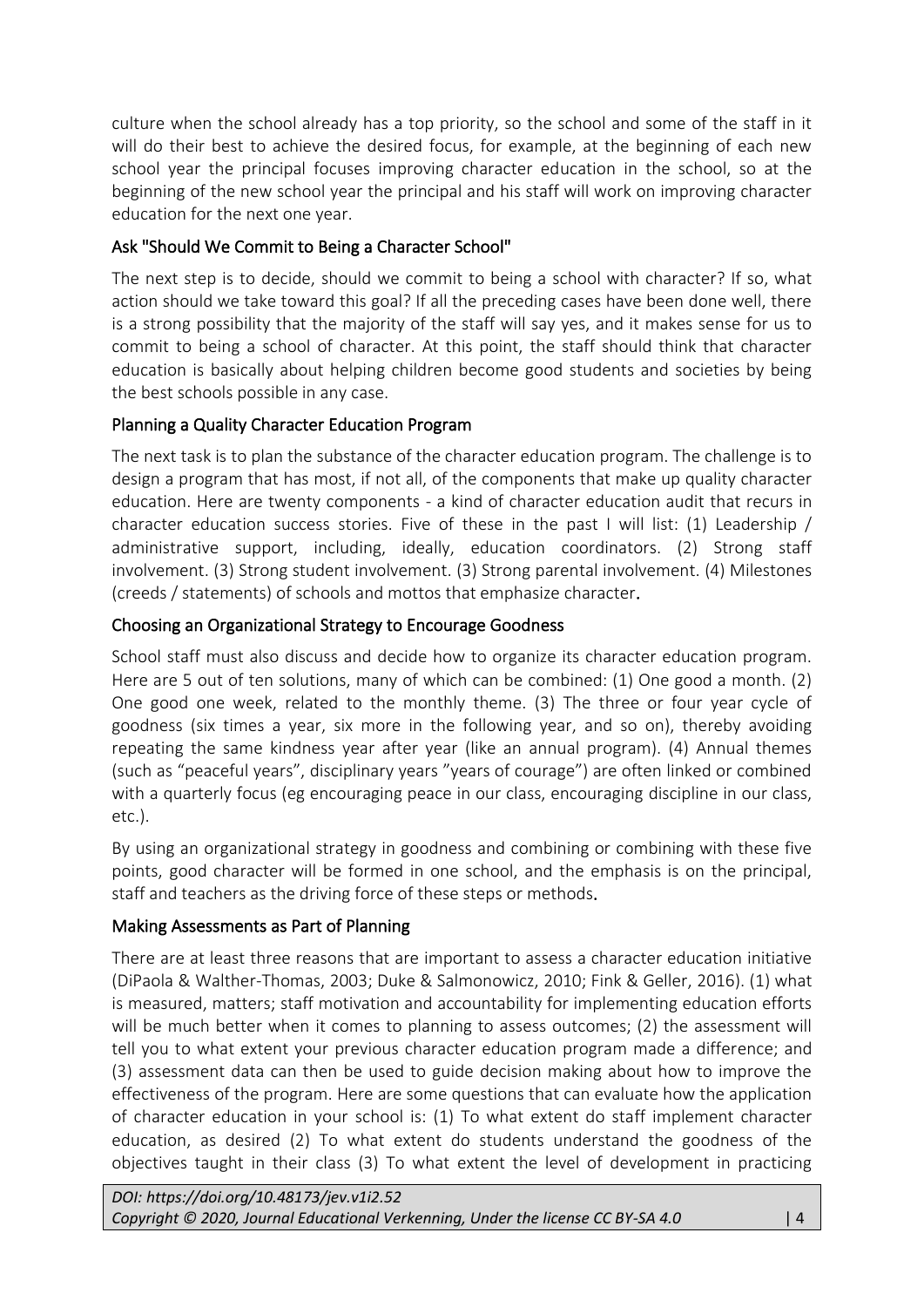kindness (4) To what extent do students' behavior experience improvement or improvement in certain parts of the school environment or in school life. Here are some ways to evaluate the success of character education that is applied in schools.

# Builds Strong Adult Communication

In the long run, the quality of a school's character education efforts will be a function of the quality of the adult community. To what degree do staff know, respect and support one another? Strengthening a staff's sense or community understanding can be as simple as making sure people feel appreciated or valued. This point explains the importance of building strong communication between schools with strong adults or with parents so that character education can run well and have strong support or strong communication between teachers and parents of students, the methods offered are very good. Involving students' parents in attending meetings and exchanging opinions and giving notes to the parents of students so that they can help teachers and schools in overcoming various kinds of problems in character education.

# Ask "Should We Commit to Being a Character School"

The next step is to decide, should we commit to being a school with character? If so, what action should we take toward this goal? If all the preceding cases have been done well, there is a strong possibility that the majority of the staff will say yes, and it makes sense for us to commit to being a school of character. At this point, the staff should think that character education is basically about helping children become good students and societies by being the best schools possible in any case.

# Planning a Quality Character Education Program

The next task is to plan the substance of the character education program. The challenge is to design a program that has most, if not all, of the components that make up quality character education. Here are twenty components - a kind of character education audit that recurs in character education success stories. Five of these in the past I will list: (1) Leadership / administrative support, including, ideally, education coordinators. (2) Strong staff involvement. (3) Strong student involvement. (3) Strong parental involvement. (4) Milestones (creeds / statements) of schools and mottos that emphasize character.

### Choosing an Organizational Strategy to Encourage Goodness

School staff must also discuss and decide how to organize its character education program. Here are 5 out of ten solutions, many of which can be combined: (1) One good a month. (2) One good one week, related to the monthly theme. (3) The three or four year cycle of goodness (six times a year, six more in the following year, and so on), thereby avoiding repeating the same kindness year after year (like an annual program). (4) Annual themes (such as "peaceful years", disciplinary years "years of courage") are often linked or combined with a quarterly focus (eg encouraging peace in our class, encouraging discipline in our class, etc.).

By using an organizational strategy in goodness and combining or combining with these five points, good character will be formed in one school, and the emphasis is on the principal, staff and teachers as the driving force of these steps or methods (Hasib et al., 2017).

### Making Assessments as Part of Planning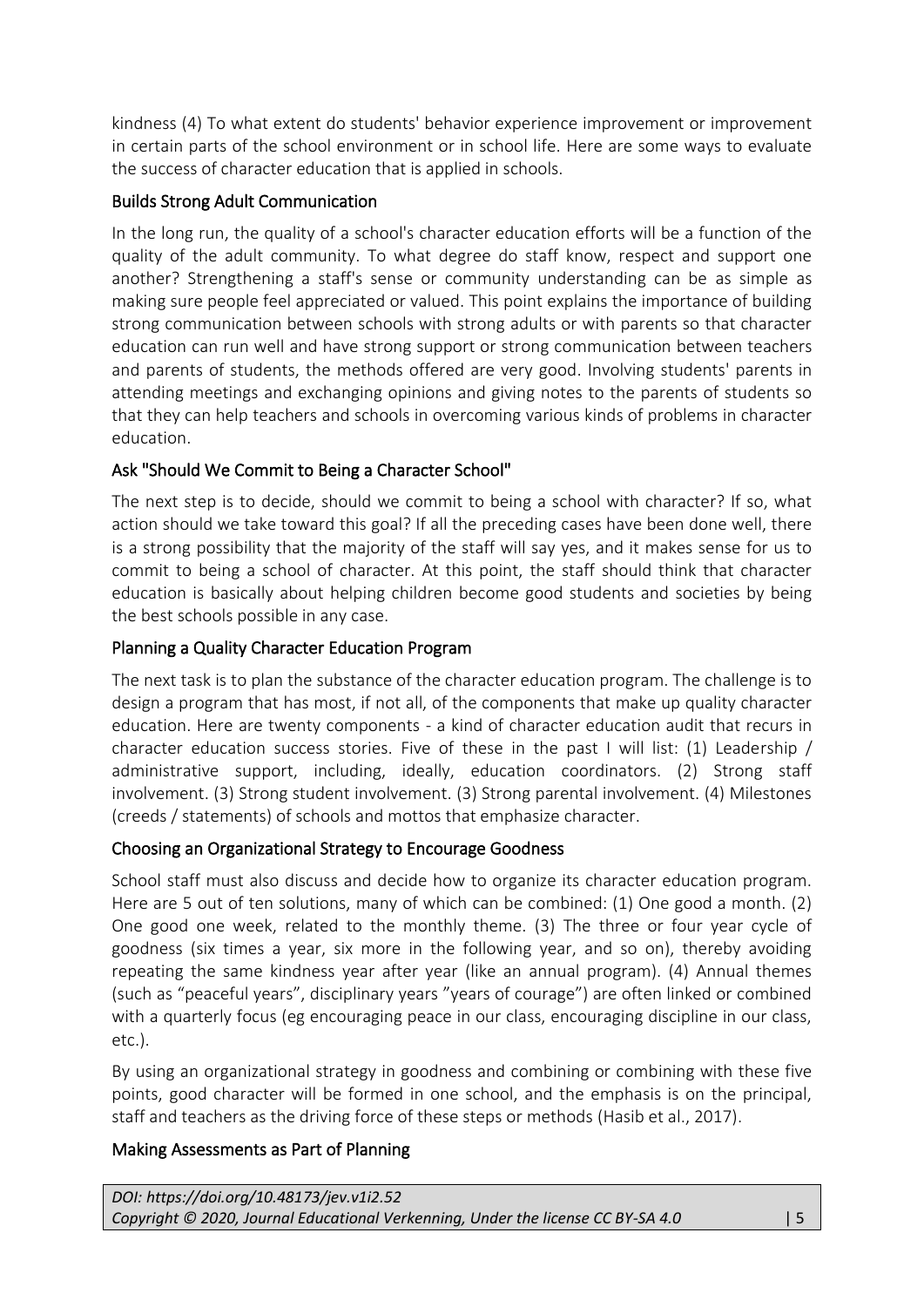There are at least three reasons that are important to assess a character education initiative: (1) what is measured, matters; staff motivation and accountability for implementing education efforts will be much better when it comes to planning to assess outcomes; (2) the assessment will tell you to what extent your previous character education program made a difference; and (3) assessment data can then be used to guide decision making about how to improve the effectiveness of the program. Here are some questions that can evaluate how the application of character education in your school is: (1) To what extent do staff implement character education, as desired (2) To what extent do students understand the goodness of the objectives taught in their class (3) To what extent the level of development in practicing kindness (4) To what extent do students' behavior experience improvement or improvement in certain parts of the school environment or in school life. Here are some ways to evaluate the success of character education that is applied in schools.

#### Builds Strong Adult Communication.

In the long run, the quality of a school's character education efforts will be a function of the quality of the adult community. To what degree do staff know, respect and support one another? Strengthening a staff's sense or community understanding can be as simple as making sure people feel appreciated or valued. This point explains the importance of building strong communication between schools with strong adults or with parents so that character education can run well and have strong support or strong communication between teachers and parents of students, the methods offered are very good. Namely by involving students' parents in attending meetings and exchanging opinions and giving notes to the parents of students so that they can help teachers and schools in overcoming various kinds of problems in character education (Pane & Patriana, 2016; Robbins & Alvy, 2003; Taras et al., 2011).

#### **Conclusion**

Education is defined as a system of inculcating character values to school members which includes components of knowledge, awareness or willingness, and actions to carry out these values, both towards God Almighty, self, neighbor, environment, and nationality so that we become a human being.

In character education in schools, all components (stakeholders) must be involved, including the components of the education itself, namely curriculum content, learning and assessment processes, quality of relationships, handling or management of subjects, school management, implementing activities or co-curricular empowerment activities of infrastructure, financing, and work ethic of all residents and the school environment, in order to create a good and character education system.

### References

- Babiak, O. (2020). Communication Peculiarities of Adolescents with Mental Retardation in Student Group. *Journal La Edusci, 1*(3), 17-22.
- Beller, M., & Leerssen, J. T. (Eds.). (2007). *Imagology: the cultural construction and literary representation of national characters: a critical survei,* (Vol. 13). Rodopi.
- Berkowitz, M. W., & Bier, M. C. (2004). based character education. *The Annals of the American Academy of Political and Social Science, 591*(1), 72-85.

*DOI: https://doi.org/10.48173/jev.v1i2.52 Copyright © 2020, Journal Educational Verkenning, Under the license CC BY-SA 4.0* | 6